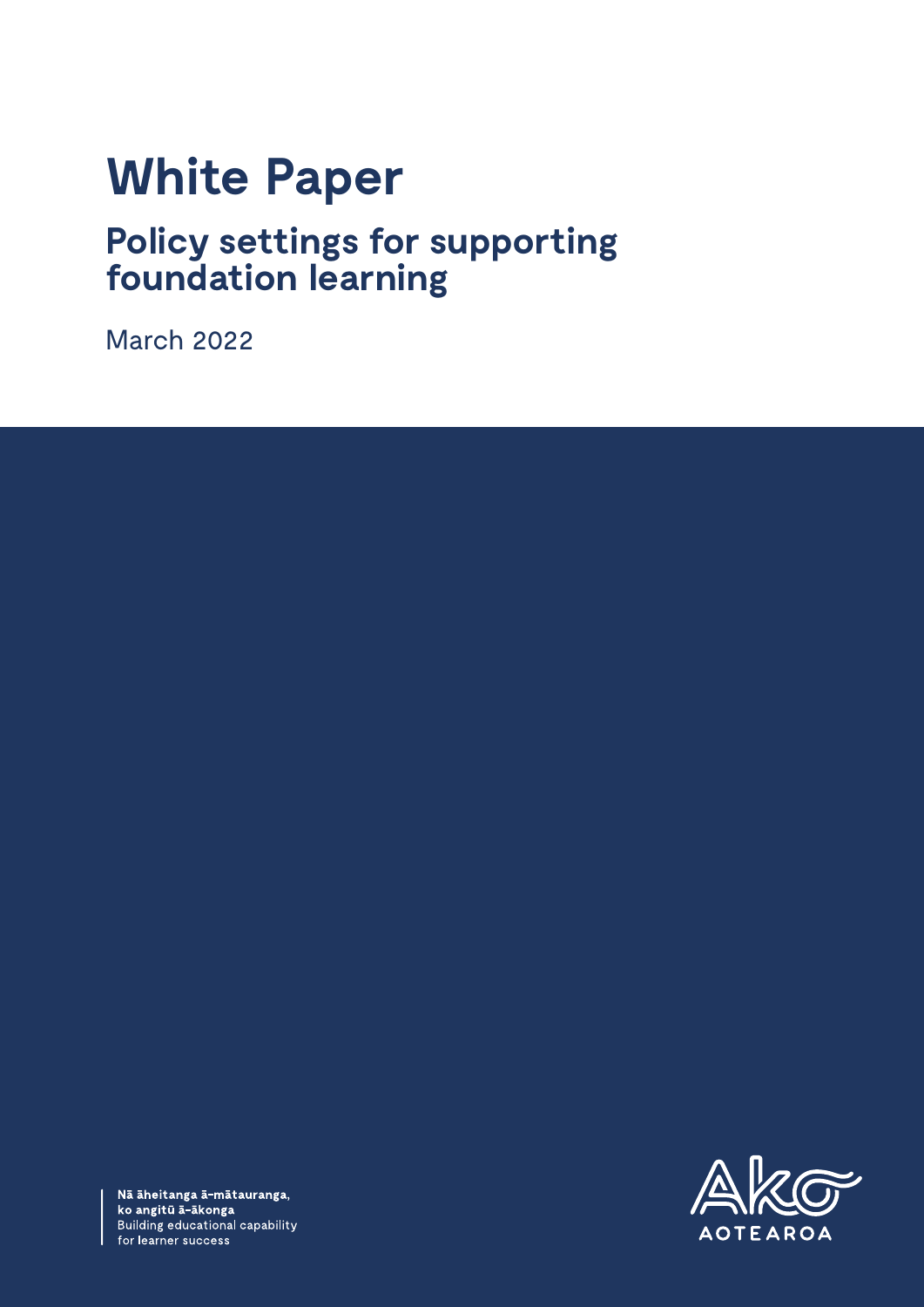#### About Us

Ako Aotearoa is the National Centre for Tertiary Teaching Excellence and represents a unique viewpoint and voice for the tertiary education sector. We welcome the opportunity to work alongside our partners and stakeholders in contributing to future solutions. Our history of research, advocacy and support in tertiary education over many years traverses broad fields of knowledge, sectors and success for priority learner groups. With a specific focus on teaching and learning, our research and expertise can contribute significantly to reconceptualising teaching and learning in a renewed vocational education system.

Every year, Ako Aotearoa manages the national [Tertiary Teaching Excellence Awards](https://ako.ac.nz/about-us/our-work/teaching-awards/) (TTEA) where the [country's top tertiary educators](https://ako.ac.nz/our-community/tertiary-teaching-excellence-awards/2021-tertiary-teaching-excellence-awardees/) are celebrated. These awards have been revamped and launched in February 2022 as [Te Whatu Kairangi](https://ako.ac.nz/about-us/our-work/te-whatu-kairangi/) - the Aotearoa Tertiary Educator Awards. Ako Aotearoa also provides wide-ranging [professional learning and development programmes](https://ako.ac.nz/about-us/our-work/professional-learning/) on Te Tiriti o Waitangi, Kaupapa Māori, Māori Cultural Capability, Māori learner success, Pacific learner success, teaching strategies, technology and online learning, mentoring and assessment. Ako Aotearoa is the [Qualification Developer](https://ako.ac.nz/our-community/adult-education-and-training-qualifications-review/) for most qualifications in the NZQA Teacher Education suite. Search our [Knowledge Centre](https://ako.ac.nz/knowledge-centre/) for innovative resources to support teaching and learning success. We also host and co-host regular strategic forums and events, including [Tuia Te Ako](https://ako.ac.nz/our-community/tuia-te-ako-2021/), [Pacific Tertiary Education Fono,](https://ako.ac.nz/professional-learning/in-house-workshop/strategic-forums/pacific-tertiary-education-forum-2018/) [Talking Teaching](https://ako.ac.nz/professional-learning/in-house-workshop/strategic-forums/talking-teaching-2018/) and the NZ Vocational Education and Training [Research Forum.](https://ako.ac.nz/our-community/ako-aotearoa-news/new-zealand-vocational-education-and-training-research-forum-2020/)

Ako Aotearoa has designed and developed a coherent system to help practitioners and organisations better support learners in foundation education. This includes [specialised professional learning](https://ako.ac.nz/about-us/alnacc/professional-learning/) on developing language, literacy and numeracy, [online communities of practice](https://www.facebook.com/AkoAotearoa/groups) and the [New Zealand](https://ako.ac.nz/our-community/the-dyslexia-friendly-quality-mark/)  [Dyslexia-Friendly Quality Mark](https://ako.ac.nz/our-community/the-dyslexia-friendly-quality-mark/). In 2022 we plan to launch a new service for organisations under the model [Tapatoru Ako Professional Practice Awards](https://ako.ac.nz/about-us/alnacc/foundation-learning-professional-standards-framework/) for tertiary educators.

For more information about us visit our website: [www.ako.ac.nz](file:///C:\Users\avlam\AppData\Local\Packages\Microsoft.Office.Desktop_8wekyb3d8bbwe\AC\INetCache\Content.Outlook\6E3GQS49\www.ako.ac.nz). Watch videos about us in Te Reo [Māori](https://youtu.be/BP3tgX04MNY) and [English](https://youtu.be/WC19lGm_opQ).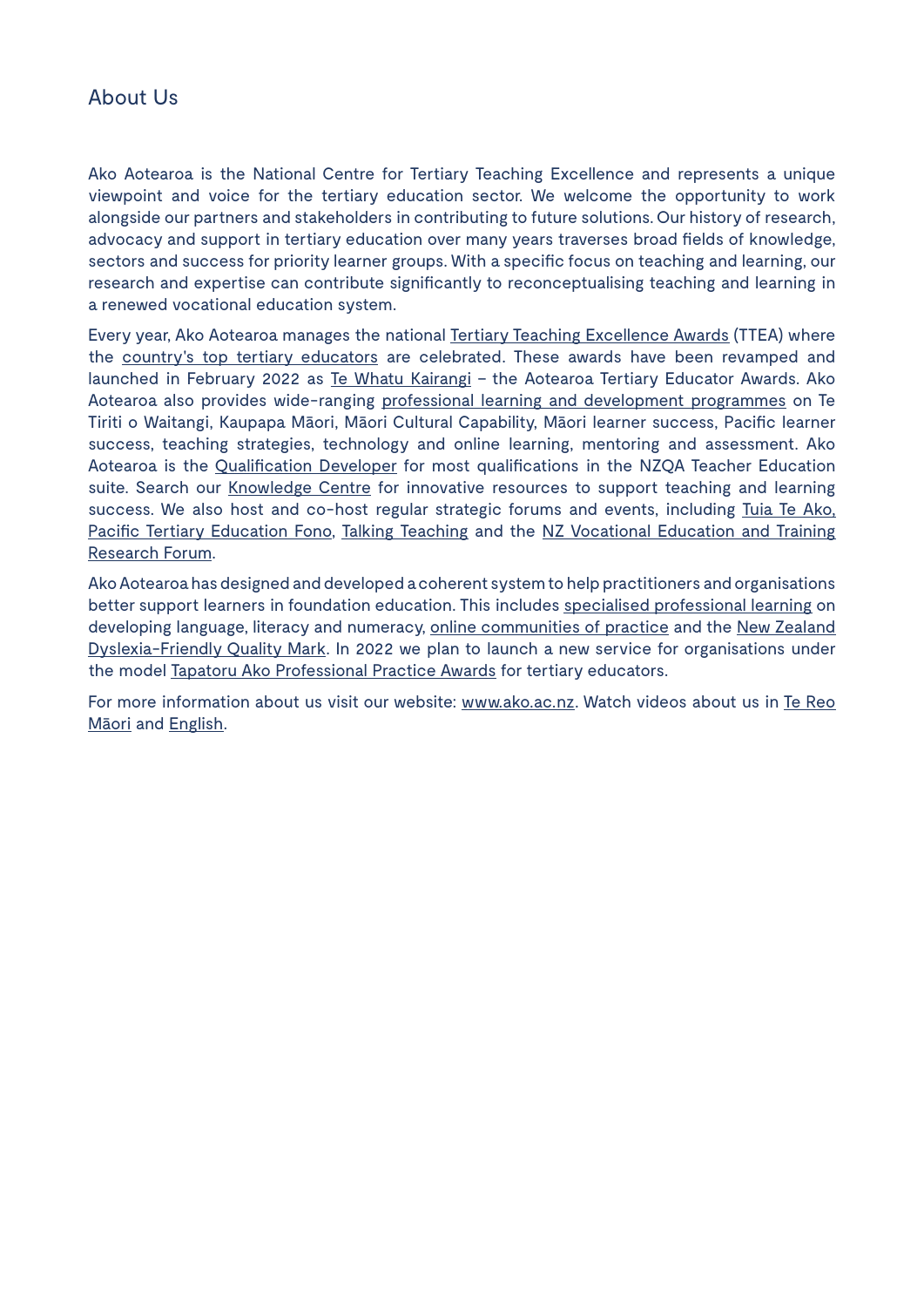# Contents

| $2^{\circ}$    |                                                                                 |  |
|----------------|---------------------------------------------------------------------------------|--|
|                |                                                                                 |  |
|                |                                                                                 |  |
|                |                                                                                 |  |
|                | 6 The role of Ako Aotearoa and the need to build sustainable sector capability  |  |
| 7 <sup>7</sup> | Government investments in building sector capability in foundation education  4 |  |
|                |                                                                                 |  |
|                |                                                                                 |  |
|                |                                                                                 |  |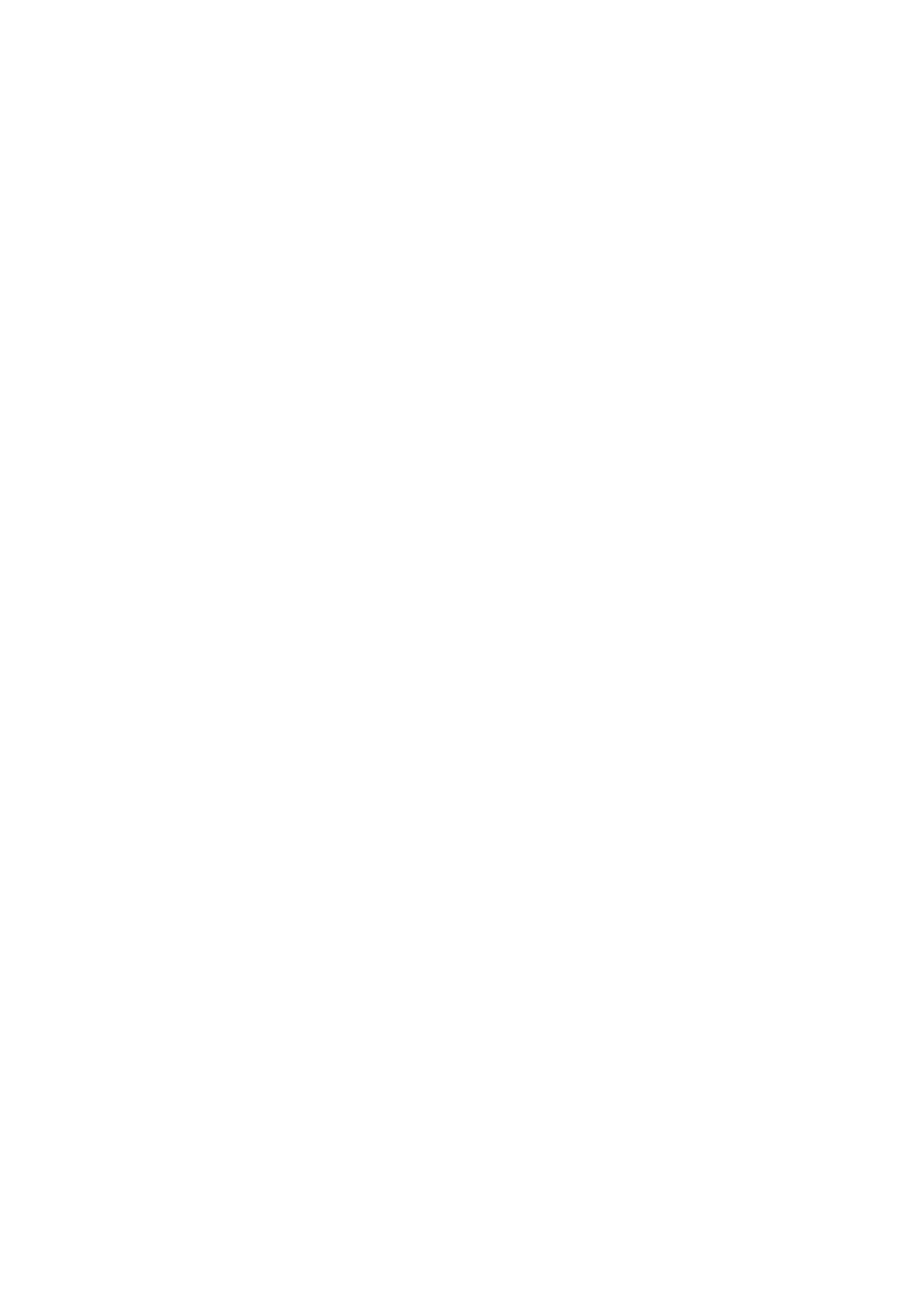#### 1. Introduction

Tēnā koe e te Minita e te Rangatira,

Ako Aotearoa presents this white paper because we are concerned that the current policy Ako Aotearoa presents this white paper because we are concerned that the current policy settings for the foundation learning, vocational, and trades training tertiary sector do not settings for the foundation learning, vocational, and trades training tertiary sector do not sufficiently allow for the Tertiary Education Commission (TEC) and Ako Aotearoa to meet sufficiently allow for the Tertiary Education Commission (TEC) and Ako Aotearoa to meet current sector need in building the capability of education and training organisations and educators to provide quality, culturally responsive Language, Literacy and Numeracy (LLN) support to learners. We are also constrained by the policy settings in our ability to fully meet sector need.

### 2. White paper on policy settings for supporting foundation learning

This paper highlights the increasing challenges faced by the foundation learning, vocational, This paper highlights the increasing challenges faced by the foundation learning, vocational, and trades training tertiary sector in meeting the educational needs of lower-skilled adult and trades training tertiary sector in meeting the educational needs of lower-skilled adult learners and calls for action to meet these challenges. This paper also draws attention to growing inequity of identified TEC priority groups, including Māori, Pacific peoples, and the growing inequity of identified TEC priority groups, including Māori, Pacific peoples, and disabled learners, and outlines recommendations to develop the capability of the foundation disabled learners, and outlines recommendations to develop the capability of the foundation sector to respond to the LLN needs of learners, and develop the cultural competencies needed to support Māori and Pacific learners.  $\hphantom{i^{2}}$ 

As a result of the TEC restructure, some of TEC's internal expertise in LLN has been lost. In addition, the Literacy and Numeracy Implementation Strategy, which expired in 2019, was not renewed. This has led to a lack of direction for LLN provision, with the sector now looking to Ako Aotearoa's Adult Literacy, Numeracy and Cultural Capability (ALNACC) team to provide guidance and support. We have been working closely with the TEC to provide the advisory work needed, and to assist the TEC in leading the sector in this space. Various events, such as the Review of Vocational Education (RoVE), the TEC restructure, and COVID-19, have led to a period of neglect, and a vacuum, over the past few years, at the policy and strategy levels. During this time, there has also been a significant slippage of organisational and educator capability within the sector. If we are to meet the objectives set out in our Tertiary Education Strategy (TES), this needs to be addressed urgently.

#### 3. State of the sector in 2022

Over the past four years, Ako Aotearoa's ALNACC team has worked closely with the sector, both at the organisational and educator level, and developed a body of research with strong connections to the Māori community and Pacific peoples' communities. We have summarised our main findings on the state of the sector below.

Many organisations lack clear leadership on how to meet the needs of learners with low LLN skills, neurodiverse learners, or disabled learners. At the organisational level, there is common uncertainty regarding how to assess, diagnose, and monitor learner development using the LNAAT, or how to meet the TEC funding criteria guidelines (TEC, 2017). There is widespread confusion about the process and actions required to embed literacy and numeracy at the programme and delivery level. There is little awareness of the ability to collect, analyse, and act on assessment data to inform teaching. Organisational leadership has interpreted TEC silence as a signal that literacy, numeracy, and cultural competencies are 'not so important', which has resulted in a rapid decline of quality embedded literacy and numeracy provision.

Also, educators working with learners have little educational training, and even less literacy and numeracy training. Typically, educators are industry experts, with little awareness of the literacy and numeracy demands required for their own vocations. In some cases, they lack the essential LLN skills themselves. Educators constantly report that they are not equipped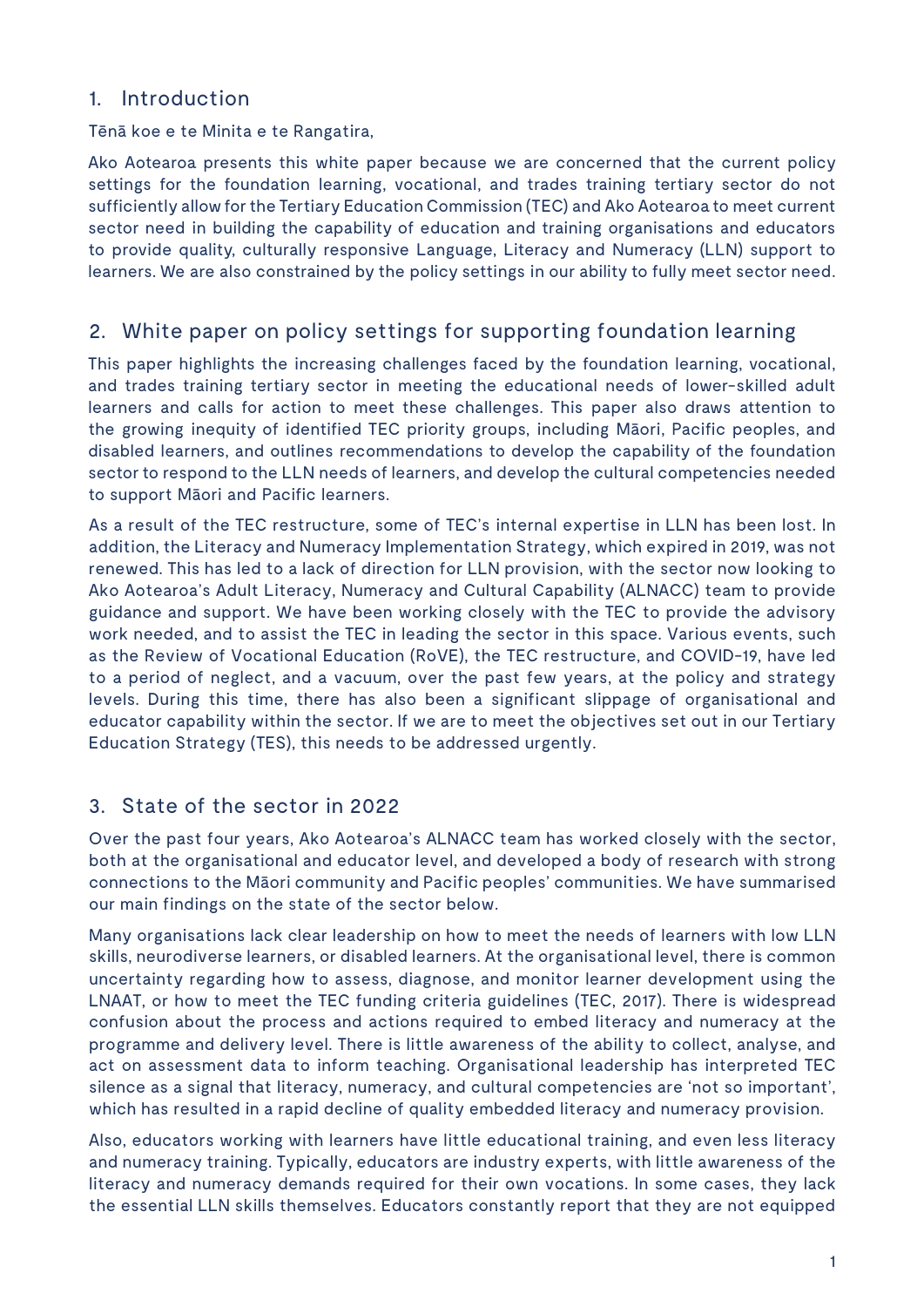to meet the needs of learners presenting with low LLN skills, and express frustration at the high rates of learner difficulty, and dropout. We should note that these educators develop these skills quickly when engaged in professional development. This is not a criticism of educators, but to point out that content experts also require pedagogical and LLN training when working with lower-skilled adult learners.

Lastly, organisations and educators are seeking support to develop their cultural competency skills to better engage and support Māori and Pacific learners. The TEC prioritised both Māori and Pacific peoples due to inequitable educational outcomes that led to a range of social, economic, and health disparities. The COVID-19 crisis is exacerbating this inequity, yet the initiatives to address this have been too limited in scope, leading to minimal progress and leaving many parts of the sector ill-equipped to meet the challenge. We, and sector stakeholders, believe the values-based, learner-centred approach embedded into Tapatoru (Ako Aotearoa, 2020) provides a coherent and progressive framework to effect lasting change.

#### 4. We must do more to support successful learner journeys

The successful journey of a learner through the foundation-level tertiary sector and the transition to further training or employment is directly linked to a wide range of positive social and economic outcomes for the individual, their whānau, and Aotearoa New Zealand's wider economic and social growth. Foundation-level education and training can be likened to a pipeline with multiple inputs, supporting and developing learners throughout the process.

This education and training pipeline is key to:

- addressing social, cultural, and economic disparities found within Aotearoa (e.g., TEC priority groups, such as Māori, Pacific peoples, and learners with disabilities)
- supporting the holistic wellbeing of foundation learners to ensure learner success
- responding to the diverse needs of foundation learners through creating inclusive teaching and learning environments
- supplying essential skills to a wide range of industries, enabling economic growth and stability.

The effectiveness of the pipeline to meet these objectives is under pressure due to three primary challenges.

#### 5. Three primary challenges

The **first challenge** is the constant demand for higher skills across industries, fuelled by advances in technology, dispersed management structures, globalisation, and a range of social and economic factors. A recent OECD (2021a) report expanded on the notion of minimal skills (transversal skills), concluding that analytical skills, problem-solving skills, and digital skills are not merely desired, but *essential* in the post-COVID-19 environment. As the need for essential LLN skills for employees increases, the tertiary foundation education system struggles to uphold previous levels.

The **second challenge** is that adults entering the workforce require not only the vocational skills to gain employment, but also a bundle of independent learning skills, including LLN and learner agency skills, that will enable them to continue to learn over their life course. Recent OECD (2021a) research finds that adults who are unable to engage in lifelong learning are now highly likely to suffer social and economic marginalisation. The OECD (2020) recommends prioritising 'skills for the future' (learner agency, self-management skills, autonomy) because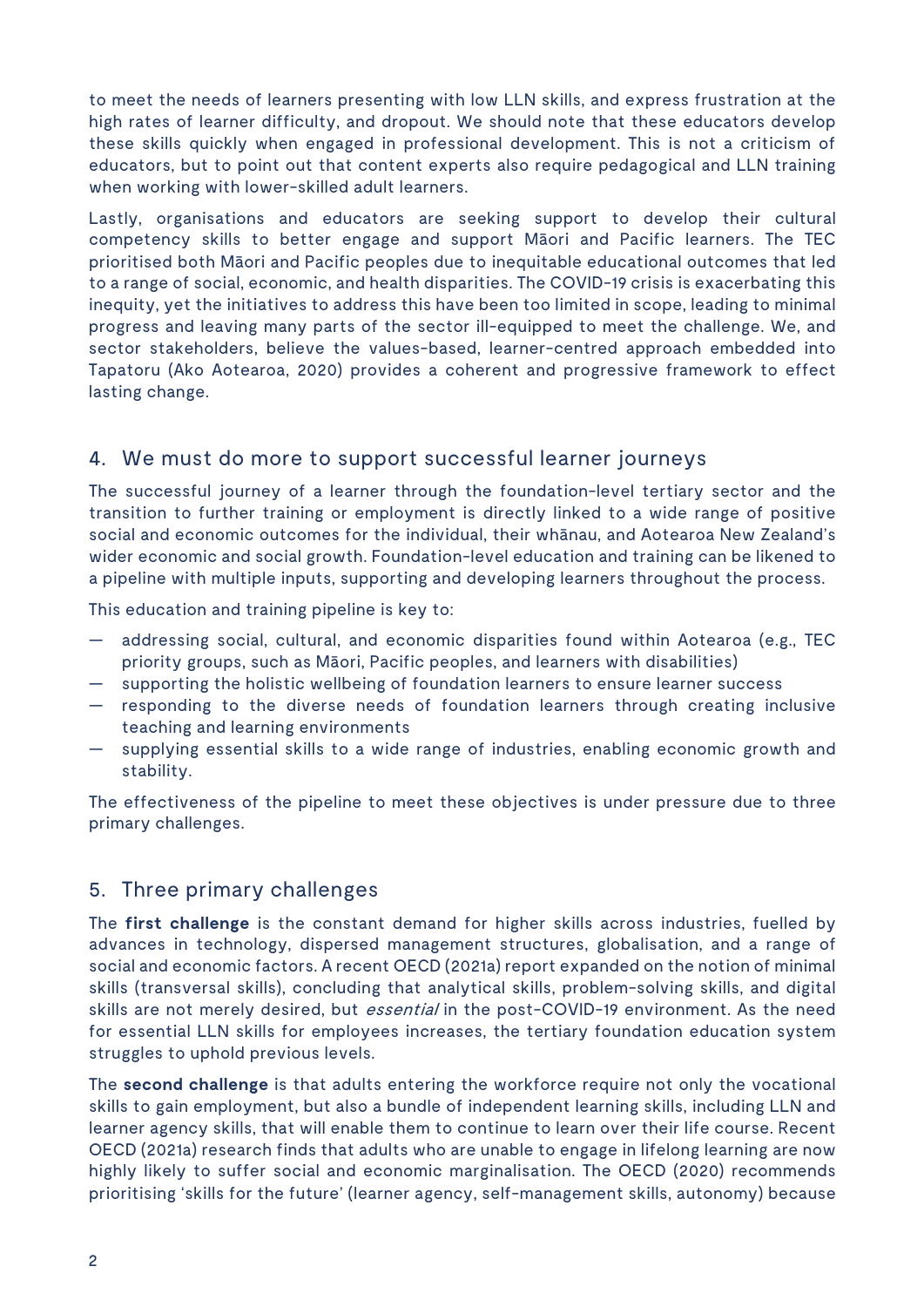lower-skilled students are unable to adequately learn online in the absence of face-to-face teaching. One local example of this growing concern is the negative impact the COVID lockdowns have had on the attendance and performance of Māori and Pacific learners (Ministry of Education, 2020). The OECD (2021b) warns that, when learners who are already disadvantaged enter tertiary training after two years of disrupted education, the educational disparities are likely to be even greater. Note that the urgency for learner agency skills is also reflected in the 2019 Employment Strategy, including the need for continuous upskilling and retraining across the lifespan (Ministry of Social Development and Ministry of Business, Innovation and Employment, 2019).

The **third challenge** is that the number of adults with low levels of literacy and numeracy skills entering tertiary education and training appears to be increasing. High proportions of foundation-level learners have low levels of literacy and numeracy. This is causing them to fail to complete programmes, transition into further training, and gain or maintain employment. Hard data and anecdotal feedback from industries and training providers reveal that this problem is growing and undermining the training pipeline. Recent PIAAC data (PIAAC, 2017), TIMSS (NZMaths, 2020), and PISA data (Ministry of Education, 2017) suggest an upsurge in the trend in the coming years. It is also suggested that, due to COVID-19-related issues, there will be a rise in the number of young people entering foundation-level training who will have missed a significant amount of their schooling over the previous two years. A potential tsunami of low-skilled youth will enter the training pipeline in the coming years. The **third challenge** is that the number of adults with low levels of literacy and numeracy skills entering tertiary education and training appears to be increasing. High proportions of foundation-level learners have low l TIMSS (NZMaths, 2020), and PISA data (Ministry of Education, 2017) suggest an upsurge in the<br>trend in the coming years. It is also suggested that, due to COVID-19-related issues, there<br>will be a rise in the number of young

#### 6. The role of Ako Aotearoa and the need to build sustainable sector capability

Ako Aotearoa, as New Zealand's National Centre for Tertiary Teaching Excellence, is well situated within the sector to help address the issues discussed above. Ako Aotearoa possesses the historical knowledge developed over the past decades of investment. This includes knowledge of the infrastructure, qualifications, tools and resources, relevant research, evidence-based approaches to embedding literacy and numeracy, cultural competencies in relation to foundation-level education, funding streams, and experience in working across all industries and with tertiary providers at all levels. Additionally, Ako Aotearoa has incorporated this knowledge into a professional practice framework that is designed as a mechanism to develop and sustain sector capability, to drive the professionalisation of the sector, set expectations, raise capability, promote reflective practice, and build on the solid foundation already provided through previous investment.

The challenges outlined above can be addressed by developing the capability of foundationlevel educators. A large and growing body of research demonstrates that the educator is the primary factor for learner success, even more so with lower-skilled learners.1 It is the educator who develops the relationships, assesses and diagnoses need, develops learning plans, implements instructional strategies, and monitors and adapts instruction based on feedback. Currently, foundation-level educators are not adequately supported to meet the challenge presented by lower-skilled adults and the higher learning demands of the workplace or society. Ako Aotearoa specialises in raising educator capability, possessing the tools, resources, and experience to do so, and aims to collaborate with sector stakeholders to help build more flexible pathways for capability building, that are better aligned to the professional development needs of educators.2

<sup>1</sup> https://ako.ac.nz/assets/ALNACC/Files-for-TEC-presentation-31-March-2021/Teacher-quality-as-aprimary-factor-in-learner-success.pdf

<sup>2</sup> https://ako.ac.nz/assets/ALNACC/211020-Pathways-to-capability-building-in-foundationeducation\_Discussion-paper.pdf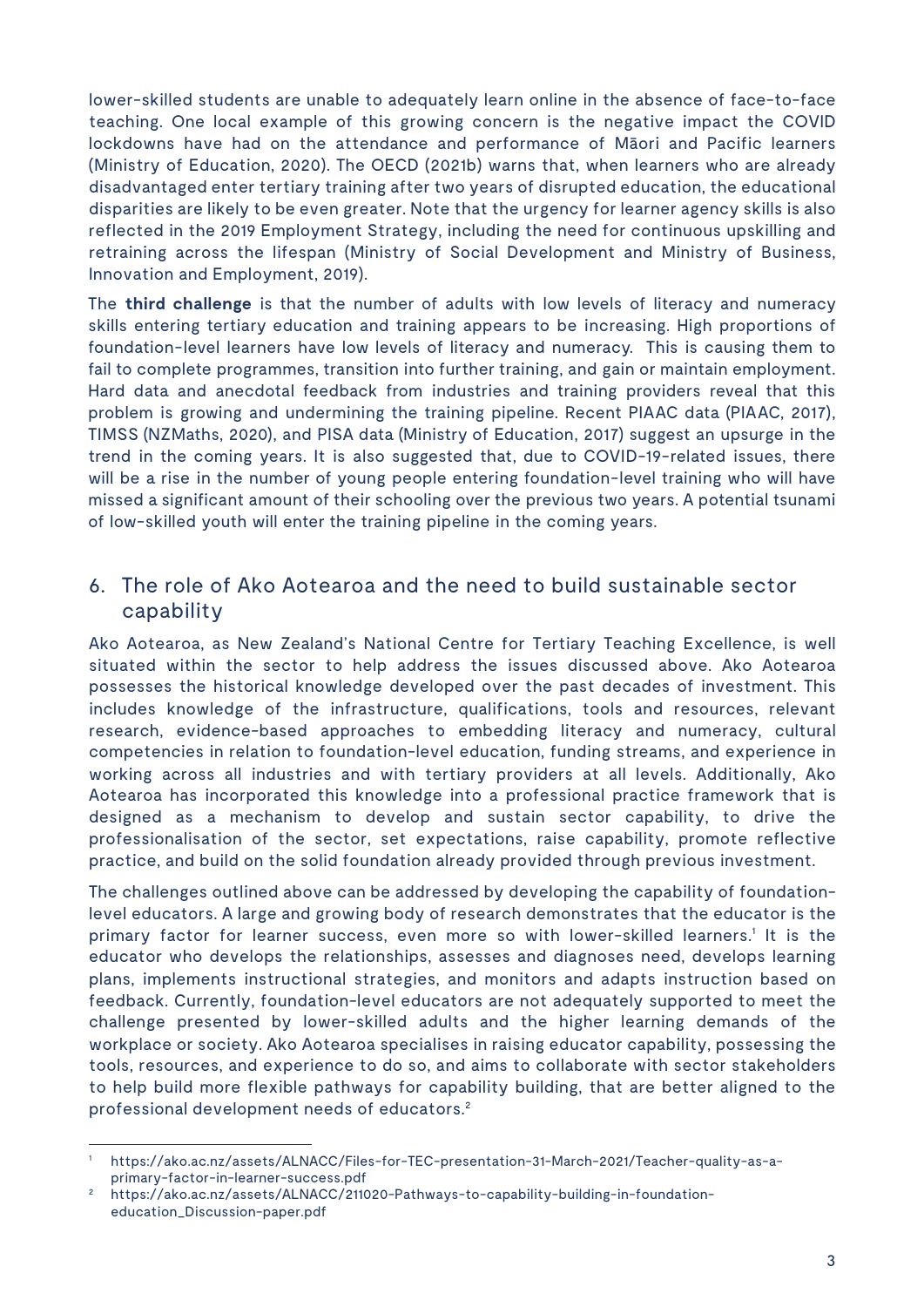#### 7. Government investments in building sector capability in foundation education

Previous TEC literacy and numeracy strategies (e.g., TEC, 2015) worked successfully over the past two decades to develop sector capability and improve quality systems. These strategies were supported by a substantial financial investment and have resulted in the development of significant educational assets and a world-class LLN and cultural capability infrastructure. This comprises the Adult Learning Progressions for Literacy and Numeracy, the Literacy and Numeracy for Adults Assessment Tool (LNAAT), Adult Literacy and Numeracy Education (ALNE) qualifications, Pathways Awarua, LLN resources, and a dedicated professional development service tasked with building organisational and educational capability. These initiatives were supported by Ministry of Education policy and clear messaging by a dedicated team of TEC Literacy and Numeracy Advisors.

The TEC's Literacy and Numeracy Implementation Strategy is out-of-date. This is a failure of leadership at a time of change when the education and training sector most needs clear signals to demonstrably support the success of a diverse learner group.

Sadly, the investment in professional development has been considerably downscaled over recent years, from \$3.5 million p.a. in 2009, when the National Centre of Literacy and Numeracy for Adults was established, to a mere \$1.15 million p.a. currently. Given the urgent need for upskilling the sector, adequate funding needs to be in place.

Despite the funding limitations, since 2018 Ako Aotearoa's ALNACC team has managed, under its TEC contract and through cost-recovery charges, to develop a suite of assets to add to the existing infrastructure, including an indigenous cultural competency model for improving sector capability, the Capability Building model, the Tapatoru Ako Professional Practice Awards, the Adult Literacy and Numeracy Effective Practice Model, and Learner Agency resources, to help build educator capability in supporting foundation learning. More information can be found in Appendix 1.

Next, in section 8 we outline several recommendations that would help achieve significant progress in raising the capability of the foundation tertiary sector.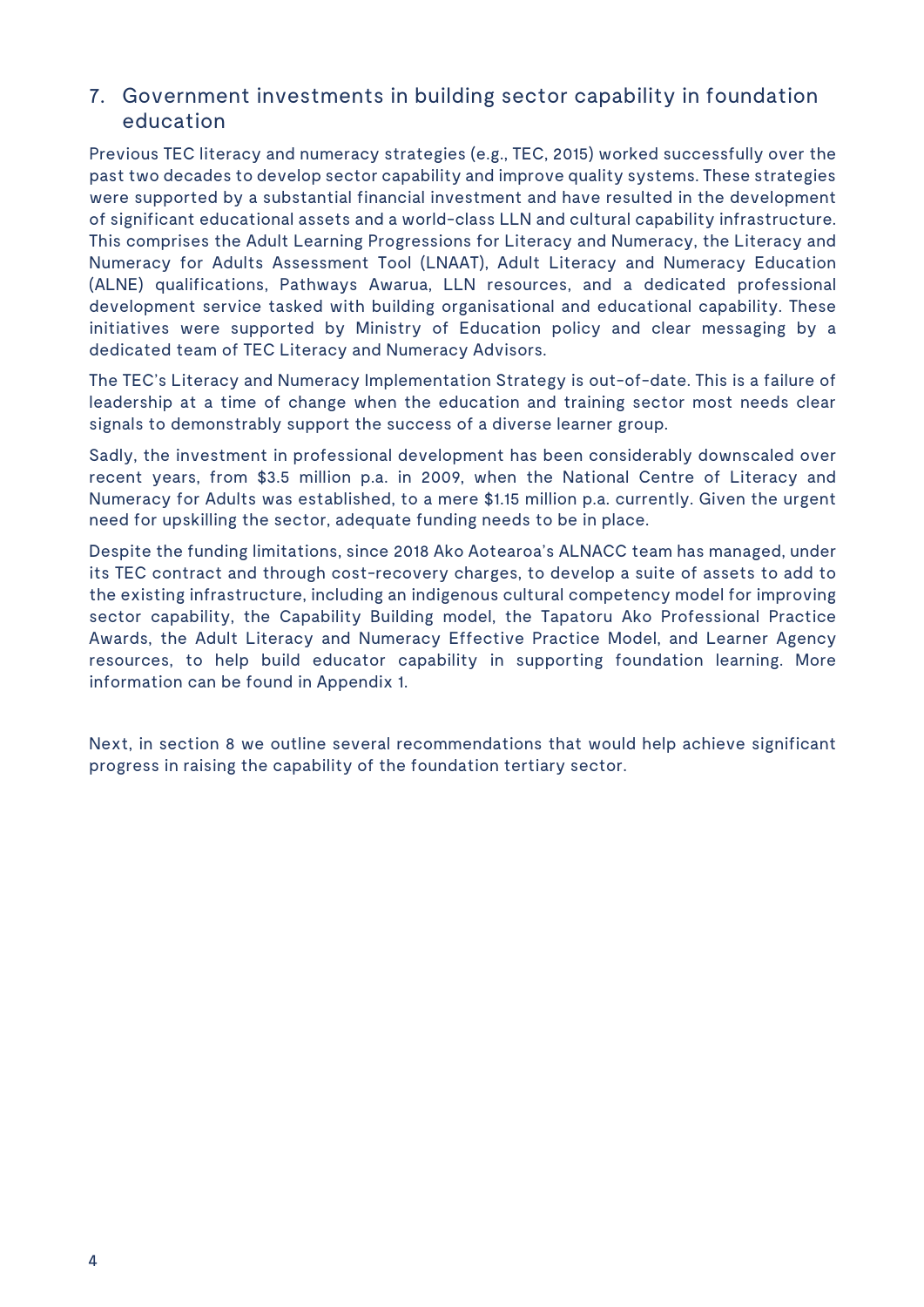#### 8. There is a need to undertake five urgent actions

- 1. Support our call to reprioritise adult language, literacy and numeracy, and cultural capability as a national imperative, supported with policy from the Ministry of Education and funding from Vote Education.
- 2. Ask officials to develop a LLN implementation strategy, setting clear objectives and milestones, that builds on the previous 2015-2019 strategy.
- 3. Increase funding of key projects that help grow and further evolve services available to support the foundation education and training sector and build sector capability, including the ALNACC programme. For example, increasing professional development opportunities that build on the existing infrastructure, underpinned by the implementation of the Tapatoru framework.
- 4. Dedicate the Adult Literacy Educator Fund to organisations and educators committing to engage in professional development in LLN education and cultural capability.
- 5. Fund educator participation in professional development programmes supported with Ako Aotearoa digital badges. Note, these programmes are specifically designed to address immediate issues in the sector and have received overwhelmingly positive feedback from the sector.

We would welcome the opportunity to discuss this further with you and your officials.

Nō reira, tēnā koe e te Minita.

1 a Comme

Nā Helen Lomax, Director, Ako Aotearoa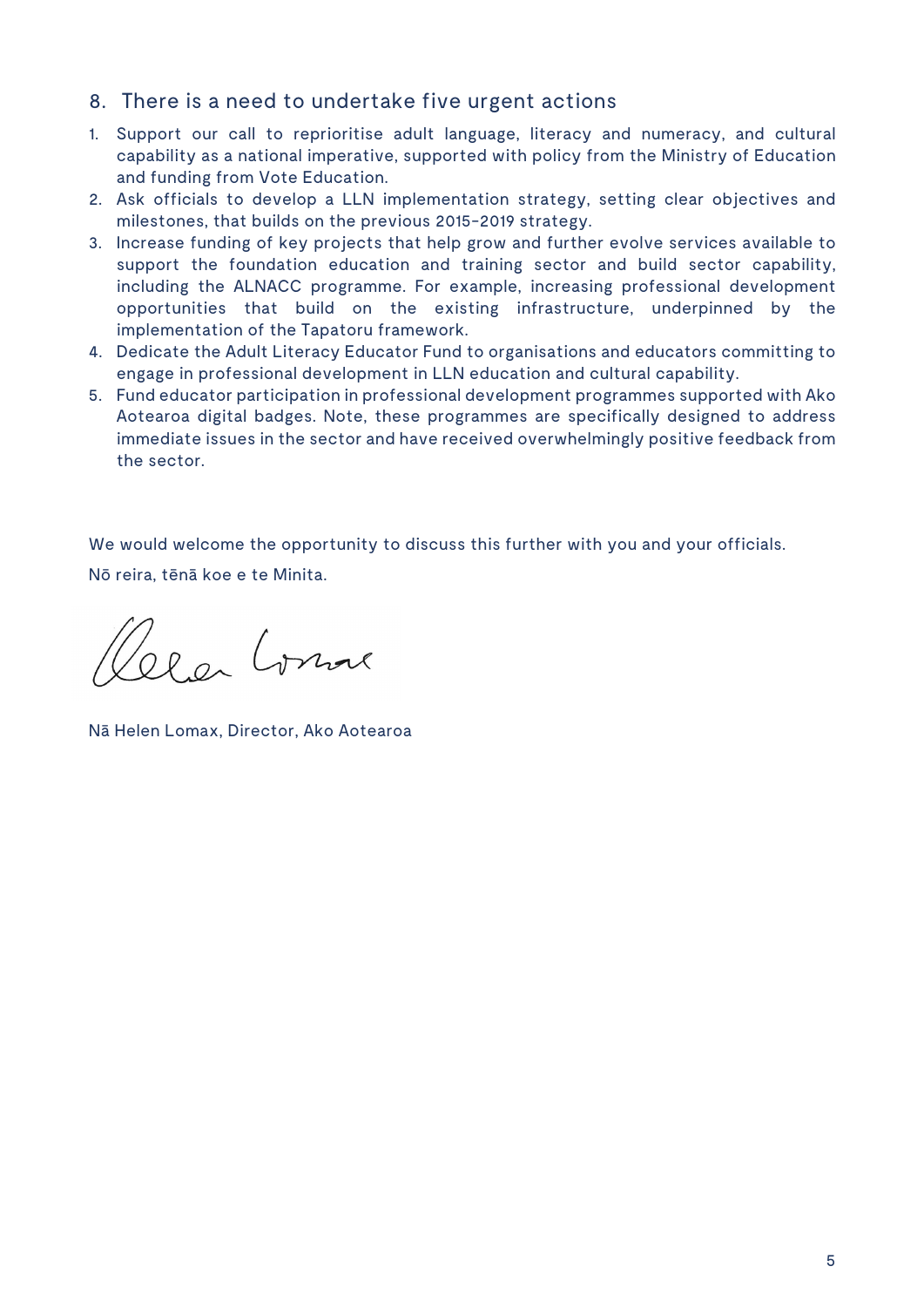#### References

- Ako Aotearoa. (2020). Adult Literacy, Numeracy and Cultural Capability (ALNACC). <https://ako.ac.nz/assets/ALNACC/ALNACC-Launch-Booklet-2.pdf>
- NZMaths. (2020). Implications of TIMSS. <https://nzmaths.co.nz/implications-timss>
- Ministry of Education. (2020). He Whakaaro: How COVID-19 is affecting school attendance. Education Counts. Author. [https://www.educationcounts.govt.nz/\\_\\_data/assets/pdf\\_](https://www.educationcounts.govt.nz/__data/assets/pdf_file/0013/204610/How-COVID-19-is-affecting-school-attendance.pdf) [file/0013/204610/How-COVID-19-is-affecting-school-attendance.pdf](https://www.educationcounts.govt.nz/__data/assets/pdf_file/0013/204610/How-COVID-19-is-affecting-school-attendance.pdf)
- Ministry of Education. (2021). Education Indicator: [https://www.educationcounts.govt.nz/publications/series/PISA/pisa-2018/](https://ako.ac.nz/assets/Our-publications/Ako-Our-Future.pdf) [mathematics-literacy-achievement-senior-secondary-schooling](https://ako.ac.nz/assets/Our-publications/Ako-Our-Future.pdf)
- Ministry of Education. (2017). Youth skills: Survey of adult skills (PIAAC). Wellington, New Zealand: Author.
- Ministry of Social Development and Ministry of Business, Innovation and Employment. (2019). Our employment strategy: Everyone working to deliver a productive, sustainable, and inclusive New Zealand. Wellington, New Zealand. Author.
- OECD. (2020). The Shadows of the Coronavirus Educational Crisis. <https://oecdedutoday.com/shadows-coronavirus-education-crisis/>
- OECD. (2021a). OECD Skills Outlook 2021: Learning for Life, OECD Publishing, Paris, [https://doi.org/10.1787/0ae365b4-en.](https://doi.org/10.1787/0ae365b4-en)
- OECD. (2021b). Using Digital Technologies for Early Education during COVID-19: OECD Report for the G20 2020 Education Working Group, OECD Publishing, Paris, [https://doi.org/10.1787/fe8d68ad-en.](https://doi.org/10.1787/fe8d68ad-en)
- Tertiary Education Commission. (2015). The Literacy and Numeracy Implementation Strategy 2015–2019. [https://www.tec.govt.nz/assets/Publications-and-others/c74aff1b80/](https://www.tec.govt.nz/assets/Publications-and-others/c74aff1b80/Literacy-and-Numeracy-Implementation-Strategy-2015-2019.pdf) [Literacy-and-Numeracy-Implementation-Strategy-2015-2019.pdf](https://www.tec.govt.nz/assets/Publications-and-others/c74aff1b80/Literacy-and-Numeracy-Implementation-Strategy-2015-2019.pdf)
- Tertiary Education Commission. (2017). Guidelines for using the Literacy and Numeracy for Adults Assessment Tool. [https://www.tec.govt.nz/assets/Forms-templates-and](https://www.tec.govt.nz/assets/Forms-templates-and-guides/0869ebeb24/Guidelines-for-using-the-Literacy-and-Numeracy-for-Adults-Assessment-Tool.pdf)[guides/0869ebeb24/Guidelines-for-using-the-Literacy-and-Numeracy-for-Adults-](https://www.tec.govt.nz/assets/Forms-templates-and-guides/0869ebeb24/Guidelines-for-using-the-Literacy-and-Numeracy-for-Adults-Assessment-Tool.pdf)[Assessment-Tool.pdf](https://www.tec.govt.nz/assets/Forms-templates-and-guides/0869ebeb24/Guidelines-for-using-the-Literacy-and-Numeracy-for-Adults-Assessment-Tool.pdf)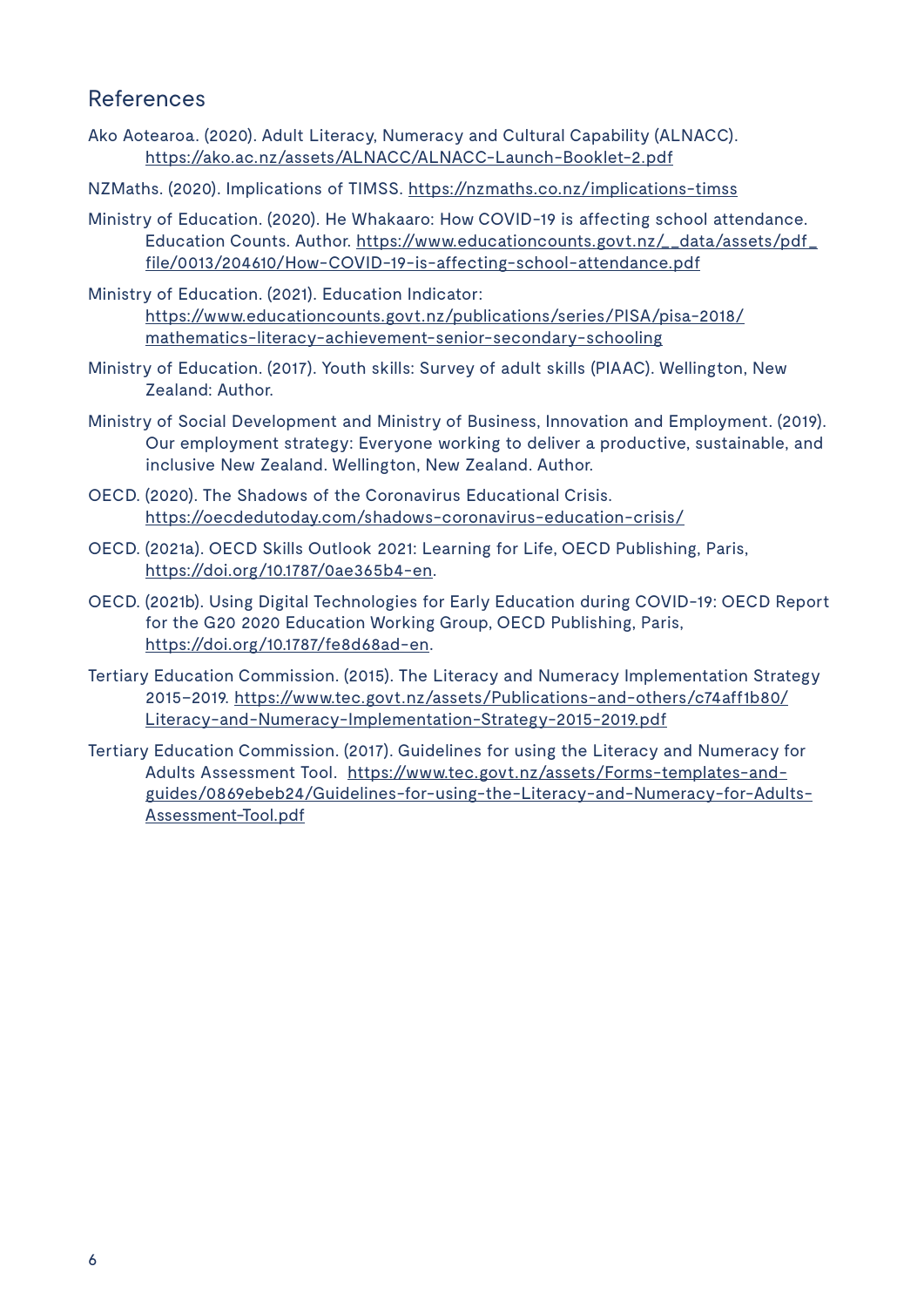## Appendix 1

Examples of assets that comprise the infrastructure for embedding LLN and cultural capability include:

- The Adult Learning Progressions for Adult Literacy and Numeracy, which form the basis for the Literacy and Numeracy for Adults Assessment Tool (LNAAT) and New Zealand's approach to embedding literacy and numeracy: https://ako.ac.nz/knowledgecentre/learning-progressions-for-adult-literacy/
- The various platforms that the TEC has supported to build sector capability include the LNAAT and Pathways Awarua. These are independent platforms that have different roles and perform different tasks. The LNAAT platform requires significant upgrades and a new direction to remain fit-for-purpose. Pathways Awarua continues to be maintained and upgraded.
- The Adult Literacy and Numeracy Effective Practice Model describes best practice across all aspects of adult literacy and numeracy in a range of contexts. It draws on and integrates the existing Adult Literacy and Numeracy Progressions, resources, tools, and infrastructure to ensure educators are fully informed: (https://ako.ac.nz/assets/ALNACC/REPORT-ALN-Effective-Practice-Model.pdf)
- The Tapatoru is a professional practice framework, which integrates the existing The Tapatoru is a professional practice framework, which integrates the existing infrastructure, and Mātauranga Māori, to recognise and develop educator experience and infrastructure, and Mātauranga Māori, to recognise and develop educator experience and expertise: [\(https://ako.ac.nz/about-us/alnacc/tapatoru-ako-professional-practice-award/](https://ako.ac.nz/about-us/alnacc/tapatoru-ako-professional-practice-award/))
- The Māori Cultural Capability Pathway and the Pacific Cultural Centredness Pathway are free resources for educators to build their cultural capability. They are hosted on the Pathways Awarua website. Ako Aotearoa offers a suite of professional development offerings to support educators in applying the values and strategies described in the pathways. offerings to support educators in applying the values and strategies described in the<br>pathways.<br>— The Capability Building Model draws on the learnings of the previous 20 years of literacy
- and numeracy strategy and national and international research to describe a best practice approach to enhancing foundation-learning capability building: (https://ako.ac.nz/assets/ALNACC/SUMMARY-Capability-Building-model.pdf)
- The Learner Agency thinkpiece explores integrating learner agency with LLN provision in order to equip the tertiary sector, organisations, practitioners, and learners, for the challenges of future learning and work: https://ako.ac.nz/assets/News-and-Successstories/Learner-agency-in-adult-foundation-level-education.pdf
- The Ako Aotearoa website stores and disseminates the resources and research developed over the 14 years for the tertiary sector.